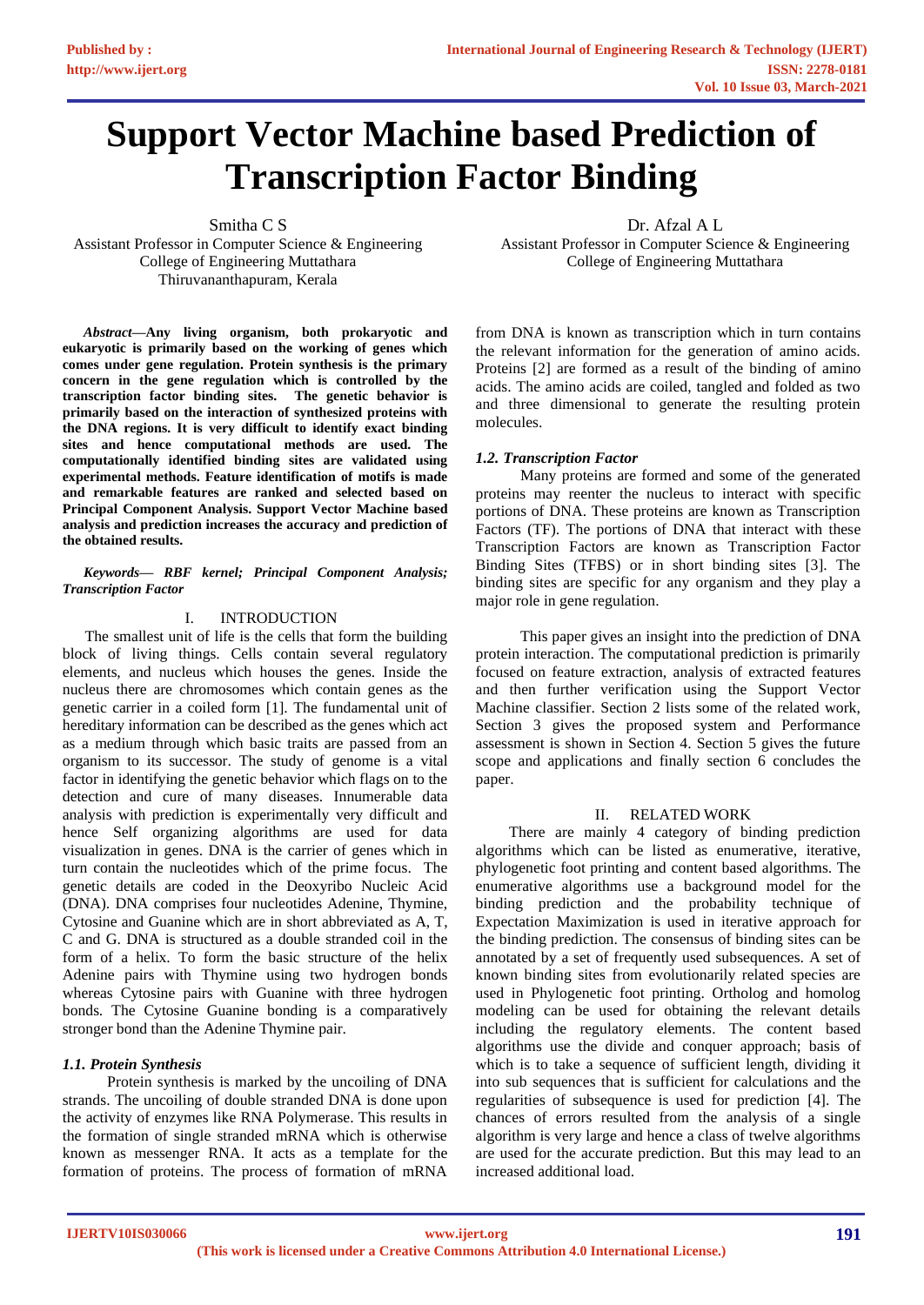The amino acids and nucleotides are represented using a standard IUPAC notation. The selected notation incorporates the entire DNA and RNA nucleotides as well as the twenty amino acids representation. The prediction is based on both nucleotide and amino acids which result in the analysis of both. The feature identification is based on regularity of patterns that produces remarkable number of distinguished features. Due to the invariant size of the data, the identified features will be of high dimensionality that may result in incorrect predictions in majority of the cases. This will require a well defined and thorough analysis of identified binding sites. To reduce this tedious work in high dimensionality techniques like wrappers, filters and embedded methods are commonly used. This employ additional parameters like F-score, correlation coefficient etc. for further analysis and evaluation.

Most of the binding predictions can be made based on the similarity matrix which is also called as Position Specific Scoring Matrix [5]. An enumerative approach is used for the feature extraction with the adequate data taken with the help of background subsequences. The similarity matrix can be prepared based on the DNA nucleotides or amino acids which result in varying dimensions. From the matrix, consensus can be prepared which can be used for finding the Information Content [6]. The similarity score can also be used to reveal the phylogenetic content.

The prediction of binding sites can be based on the protein DNA interaction residue [7]. The details about amino acid can be obtained from the Protein Data Bank. The approach use the data collected from a set of known binding sites which can be collected from some of the known databases like JASPAR and TRANSFAC. The technique is mainly based on the experimentally available binding sites that can be obtained by techniques like DNase Foot printing and ChIP techniques [8]. The approach has the disadvantage of tedious data collection, verification and validation.

# *2.1 Feature based approaches*

The residue based binding prediction use Biological features. This includes the side chain pKa value, hydropathical index values and structural data. The hydropathical index gives whether an amino acid is more hydrophilic or more hydrophobic. The structural analysis is dependent on the distance between amino acid and nucleotides in the binding residue. If the distance between nucleotide and amino acid molecules are less than 3.5 A, then it is assumed to be a binding [9]. The confusing and complex structural analysis of the binding residue leads to a high overhead for the prediction.

# *2.2 Machine Learning Techniques*

The Information Content obtained from the similarity matrix can be used for training and testing phase of machine learning. A Neural Network (NN) can be trained for the prediction results which can be tested using any testing set [10]. The data sets for the prediction can be taken as PDNA 62. The similarity can be accessed by BLAST values.

BLAST hits can be collected from the protein databases like Uniprot. The approach require large amount of training data to extract the sufficient details for training. The number of hidden intermediate layers must be set up for better evaluation of the prediction.

Genetic algorithm based prediction is another technique for prediction which uses the principles of genetic algorithm [11]. The operations used are initialization, evaluation, selection, crossover and mutation. Initialization is used for selecting the sequences for analysis. The binding prediction can be made using crossover and mutation of selected subsequences. The genetic operations cannot be applied for all eukaryotic and prokaryotic binding predictions.

# III. PROPOSED SYSTEM

The proposed method gives a computational approach for transcription factor binding identification using Support Vector Machine. A stepwise methodology was employed which is described in Figure 3.1. Preprocess the dataset obtained from NCBI database to create fixed length sequences. Obtain the Transcription Factor details from the UniProt database. Extract features like binding affinities and oligonucleotide properties. Perform Principal Component Analysis to filter the features that do not play a major role in prediction. Perform classification using Support Vector Machine (SVM) and assess performance measure of the classifier.



Figure 3.1: Proposed Method for binding prediction

# *3.1 Dataset and Preprocessing*

The data used for processing is taken from the NCBI data repository with label NC\_012920 with the name MT\_NDI. The nucleotide sequence for processing is identified. The details can be obtained from the database National Centre for Biotechnology Information (NCBI) with the genbank accession number NC\_012920. The main activities involved in preprocessing are: Human Mitochondrial DNA selected with 16569 base pairs, genetic data converted into frames, extract the noncoding sequences upstream of protein coding regions, DNA sequence restricted by start codon ATG, sliding window for DNA sequence with window size 7 and use this for feature extraction, Repeat this for positive as well as negative datasets.

Preprocessing of the data is required to create nucleotide sequences of fixed length. Unnecessary data is removed from the input to make the processing easier and faster which is termed as noise removal. The data is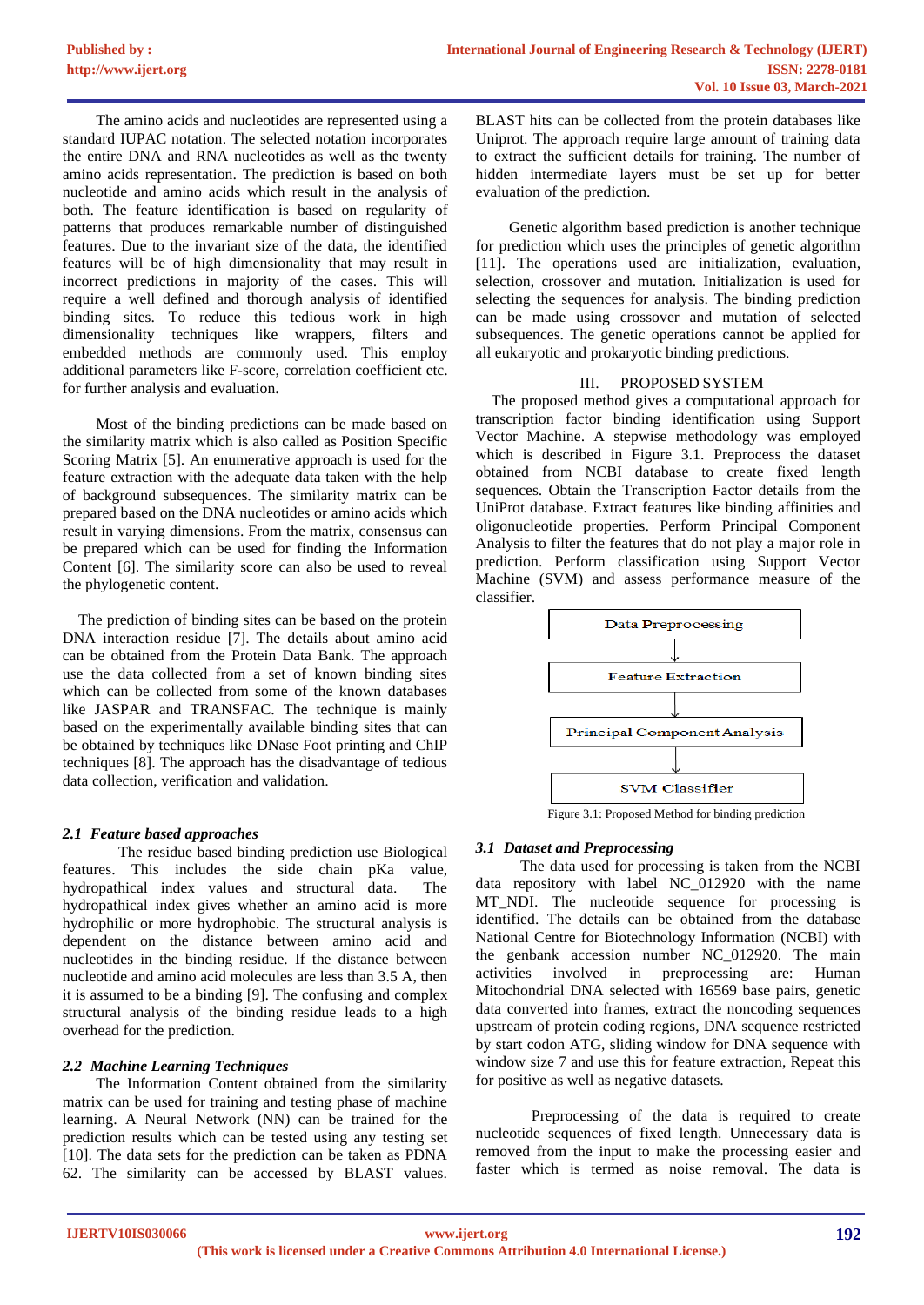converted to frames for easier processing. The processing includes finding triplets for the sequence termed as codons. There will be a start codon and end codon for demarcation. The sequences are divided into fixed length subsequences for processing so that the results can be obtained easily. The subsequences are formed based on the window size. An odd window size is selected so that there will be equal contribution for binding. A sliding window approach is used for the processing. The data consists of both positive and negative data sets. 5 data sets are prepared which was named as DS 1, DS 2, DS 3, DS 4 and DS 5. The data sets are made with varying window size 7, 9, 11, 13 and 15.

# *3.2 Feature Extraction*

The main features related to DNA transcription are structural features, chemical features and letter features. The structural features include correlation between free and bound locations, based on the geometry of base pairs and based on hydroxyl radical cleavage of DNA. It also includes the physico chemical properties that can be obtained from the spatial configuration of amino acid with DNA. It depends on the distance between the nucleotide amino acid distances in the resulting residue. It can be extracted from the Protein Data Bank (PDB). One such chemical feature selected can be the distance of 3.5A<sup>o</sup> between DNA and protein molecule in the interaction residue. The letter features include Position Weight Matrix based methods, solvent accessibility and evolutionary information.

The main features extracted are TATA Box, CAAT Box, Position Specific Scoring Matrix value, Strong Hydrogen Bonds, CpG Island, Melting Temperature, Enthalpy, Entropy and Free Energy. The structure of transcription factor can be taken to find the residue form. This is considered as an additional feature for the binding prediction.

TATA feature can be extracted based on the letter pattern in the DNA sequence. The windowed subsequence is searched for repeated patterns of T, TA and TAT. Regular expression based searching with lexeme identification can be done for obtaining the percentage of pattern TATA. The feature value is obtained as an integer corresponding to the percentage of tokens T, TA, TAT with combinations to form TATA. An example of a subsequence with 100% feature value is GATATAA.

CAAT is a regular expression based pattern search for the search of subsequence CAAT. The subsequence can be searched for the identification of repeated patterns of C, CA, CAA and CAAT. The integer feature value of 100% denote a successful identification of the pattern CAAT. The maximum value of search result can be returned as the feature value.

A modified approach for finding PSSM score is used as another feature. The technique is to take the windowed subsequences such that the consecutive subsequences differ by a gap of 6 segments. Each of the subsequences has a dimension of 7 nucleotides. A matrix is prepared with the

rows corresponding to nucleotide bases in the order Adenine, Cytosine, Guanine and Thymine. The column values of the matrix are filled by taking the nucleotides in the corresponding positions with a matrix dimension of 4x7. A nucleotide of position 'i' stands in column i of the matrix. A block size of 6 to 7 is taken for the matrix preparation.

The frequency of each nucleotide is obtained from the matrix. This is used to find the weight of each nucleotide by considering the block size also.

$$
Weight = Frequency / Blocksize
$$
 (1)

This gives the weight for all the four DNA nucleotides. The score value of a particular subsequence is obtained by taking the sum of weights of all nucleotide bases in the sequence.

GC content can be obtained by taking the ratio of the sum of the number of Cytosine and Guanine base pairs to the total length of the subsequence. Higher the GC value more will be the probability of binding. High GC content gives a region for more probability of interaction.

Another feature content is CpG Islands. CpG Islands are regions with a high frequency of CpG sites. CpG Island is a region with at least 200 base pairs and a GC percentage that is greater than 50% and with an observed to expected ratio greater than 60%. Expected CpG value is found by considering the number of Cytosine and Guanine against the total number of nucleotides in the sequence. CpG stands for the bases Cytosine and Guanine separated by a single Phosphate molecule with Cytosine proximal to Guanine base. The calculated CpG value is compared with those of the observed value.

Melting temperature is the temperature required for half of the DNA to be separated into single strands. It is based on the hybridization or melting process. A simple method to find the melting temperature is to assign  $2^{\circ}$  C to each Adenine-Thymine pair and  $4^{\circ}$  C to each Guanine-Cytosine pair. G-C pair is having three hydrogen bonds which lead to a high melting temperature. Melting temperature can be taken by considering all the individual bases. Salt adjustment of the medium is also considered to find the average melting temperature.

Thermodynamic calculations include Enthalpy (H), Entropy (S) and Free Energy (G). Free Energy is calculated based on Enthalpy and Entropy by considering the Temperature (T).

$$
G = H - T * S \tag{2}
$$

The free energy for protein DNA interaction complex is obtained by taking the individual elements, Transcription Factor and DNA segment.

$$
G_{\text{protein-DNA}} = G_{\text{protein}} + G_{\text{DNA}} \qquad \qquad (3)
$$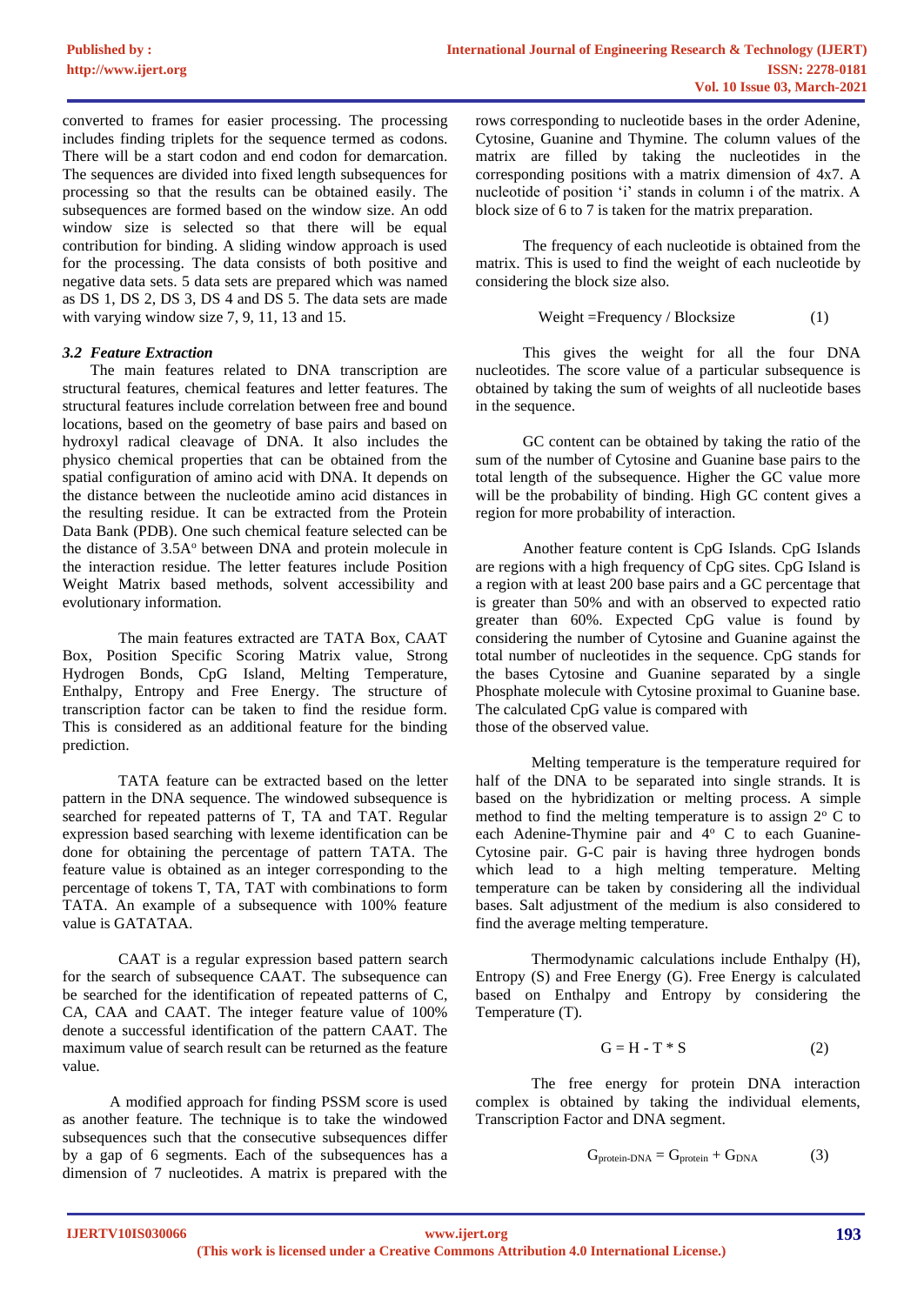Enthalpy and Entropy is calculated by taking the dimers of bases. The bases are taken as a triplet. From the triplet, dimers are taken at a time for processing. The enthalpy and entropy for binding nucleotides and amino acids are considered for free energy calculation.

#### *3.3 Feature Selection*

After extracting the DNA features and structural analysis of proteins, there is a need to analyze whether all these features play a major role in binding prediction. Principal Component Analysis is used for feature selection to filter the unimportant features in binding prediction. It transfers a data matrix of m objects by k variables which are correlated into a new set of uncorrelated axes or Principal Components. These Principal Components are linear combinations of the original variables. New axes are orthogonal and represent the directions with maximum variability [12]. In Principal Component Analysis Eigen vectors are formed from the covariance matrix. Then order them by Eigen values from highest to smallest. This gives principal components in the order priority which helps to ignore components of lesser importance. The features mostly used in the prediction are Free Energy, Entropy, PSSM, CAAT, CpG Island and Strong Hydrogen bonds.

# *3.4 Classification*

Support Vector Machine (SVM) is used for the classification. This is a supervised machine learning approach used for the classification problems. Here the classification is between the binding set and non-binding set. SVM uses statistical learning methodology by using a hypothesis space of a linear space of functions in a high dimensional feature space [13]. Given a set of labeled training data, training an SVM classifier involves finding a hyper plane that maximizes the geometric margin between positive and negative training samples. The hyper plane is given as  $f(x)$ . A test instance x is assigned a positive label if  $f(x) > 0$  and negative label otherwise. The RBF kernel is used for implementing SVM as a kernel function.

#### IV. PERFORMANCE ASSESSMENT

A classifier is having a binary mode of prediction. It means the mapping from input instances to predicted classes. The prediction is Yes or No which indicate the positive and negative classes simultaneously. Classification is based on mainly two types of outcomes. The outcome can be labeled as Actual class and Predicted class. There are four possible outcomes for a binary classifier. They are True Positive (TP), True Negative (TN), False Positive (FP) and False Negative (FN). If the predicted value and actual value are positive, then it is called TP, but if the predicted value is positive for an actual negative value then it is FP. Similarly if the predicted outcome is negative for an actual positive value then it is called FN and if the predicted negative outcome is obtained for an actual negative then it is TN.

Accuracy is the proportion of the total number of predictions that were correct.

$$
Accuracy = (TP + TN) / (TP + TN + FP + FN)
$$
 (4)

Sensitivity is the percentage of binding sites correctly predicted as binding sites.

$$
Sensitivity = TP / (TP + FN)
$$
 (5)

Specificity is the percentage of nonbinding sites correctly predicted as nonbinding sites.

$$
Specificity = TN / (TN + FP)
$$
 (6)

ROC is a technique for visualizing and analyzing the classifiers performance. ROC graph is widely used to analyze the machine learning classifiers as a performance graphing method. It is a graphical plotting with True Positive rates on the Y-axis and False Positive rates on the X-axis. So it is a plot of Sensitivity on Y-axis against 1-Specificity on X-axis.



Fig. 4.1: ROC curve of SVM classifier

Fig. 4.1 shows the ROC graph. The Area Under Curve value is greater than 0.5 which indicates a good classifier.



Fig. 4.2: Comparison with existing techniques

Fig. 4.2 shows the comparison of the proposed prediction with some of the existing techniques. The existing techniques used for comparison are PSSM based, Amino Acid (AA) based and biological (biochemical) feature based. Our model outperforms the existing ones which is a clear indication of better prediction.